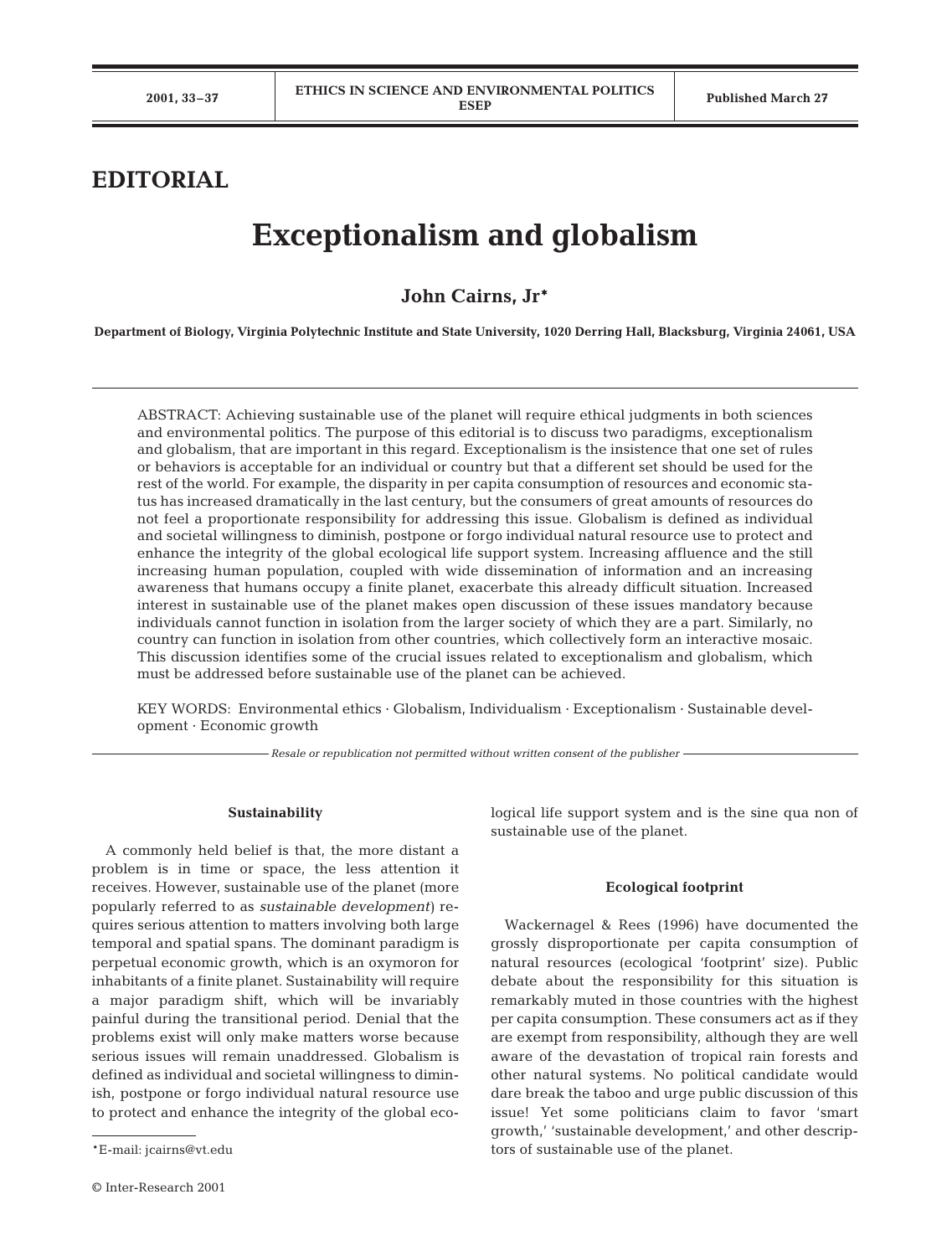#### **Exceptionalism**

Exceptionalism is insisting that one set of rules or behaviors is acceptable for a particular individual or country but that a different set should be used for the rest of the world. For example, United Nations Secretary General Kofi Annan has noted that over half the world's humans have neither placed nor received a telephone call. At the same time, talking on a cellular phone while driving has become a major issue in the United States where ownership of automobiles is drastically different from much of the rest of the world's population. The ethical issue becomes: would humans be living in a sustainable world if the entire world replicated American ownership of automobiles, cellular phones, and other material goods? If not, should citizens of the United States and other developed countries cease to act as if they were entitled to exceptional treatment? Sustainable use of the planet almost certainly requires a universal ethos or set of guiding beliefs and values. Exceptionalism, as practiced, flaunts this requirement. It and exemptionalism (the belief that human technology, creativity, and ingenuity exempt humans from the biophysical laws that limit and control other species) are, arguably, the most formidable obstacles to sustainable use of the planet. Further, since the United States is the planet's only superpower, other nations will assume that its behavior is sustainable for other portions of the planet.

#### **The deadly duo: exceptionalism and exemptionalism**

Exemptionalism (Cairns 1999) assumes that human technology, creativity, and ingenuity exempt humans from the iron laws of nature that limit other species. In this view, resource depletion is not a problem because an infinite number of substitutes can be found or created. The minority view of environmentalism asserts that leaving a habitable planet for future generations requires major attention to the health and condition of the ecological component of Earth's life support system and is concerned about resource depletion.

The planet is in the grip of a tyranny of small individual decisions, which in isolation appear insignificant but collectively may, at times, have severe and unpleasant consequences. This phenomenon was noted many years ago by economist Kahn (1966) and more recently by ecologist Odum (1982). Arguably, failure to appreciate the adverse impacts of multitudes of small decisions may be the cause of many acts that collectively harm natural systems and, ultimately, human society.

It is essential to emphasize also the positive power of aggregate individual decisions that, in isolation from

others, seems futile. Sustainable use of the planet is based on the assumption that large numbers of environmentally sensitive small decisions will result in leaving a more habitable planet for future generations. The degree to which each individual modifies personal decisions because of eco-ethics, rather than deciding on purely self interest, will determine the fate of the planet's ecological life support system. This paradigm shift requires both a substantive improvement in environmental literacy and the development of a new societal ethos (or value system) based on an acknowledgment of human dependence on natural systems and an acceptance of an ethical responsibility for the fate of fellow species.

Exemptionalists make three primary assumptions: (1) humans are the superior species and their 'needs' transcend those of other species, (2) some humans excel in acquiring material resources and are entitled to as much as they can gather, and (3) resources are infinitely substitutable (e.g., Simon 1981) and, therefore, are available in unlimited quantities to those humans with the ingenuity, creativity, and energy to acquire them. Acceptance of these articles of faith obviates any ethical responsibility for one's fellow humans or fellow species. The word *faith* seems appropriate because as Dobzhansky (1945) noted 'It appears, however, that no evidence is powerful enough to force acceptance of a conclusion that is emotionally distasteful.'

Those who act on the assumption that humans are dependent upon an ecological or biospheric life support system do so as an act of faith. Sciences alone will not suffice! This concept is why a set of eco-ethical values is essential. Faith, not evidence, is the basis for each position — scientific evidence is used selectively to bolster each position.

Faith, however, is far from a perfect shield against unpleasant consequences. Wealthy exemptionalists (e.g., Lardner 2000) might well note the Durants' (1968) caution that concentration of wealth is natural and inevitable and is periodically alleviated by violent or peaceable partial redistribution at the biospheric level. Global warming, antibiotic resistant species, and anthropogenic environmental endocrine disrupters are illustrative of the unpleasant consequences of a paucity of eco-ethical values.

Economic growth is more popular than ever at a global level despite persuasive contrary evidence (e.g., Hodson 1972, Hardin 1992, Douthwaite 1999) that appears to have had little or no effect upon the economic/technological juggernaut. Obviously, restraining the materialistic 'good life' is so distasteful that contrary evidence is ignored or denied. Eco-ethics appears to be the best way to avoid the very unpleasant environmental consequences for which evidence is mounting rapidly.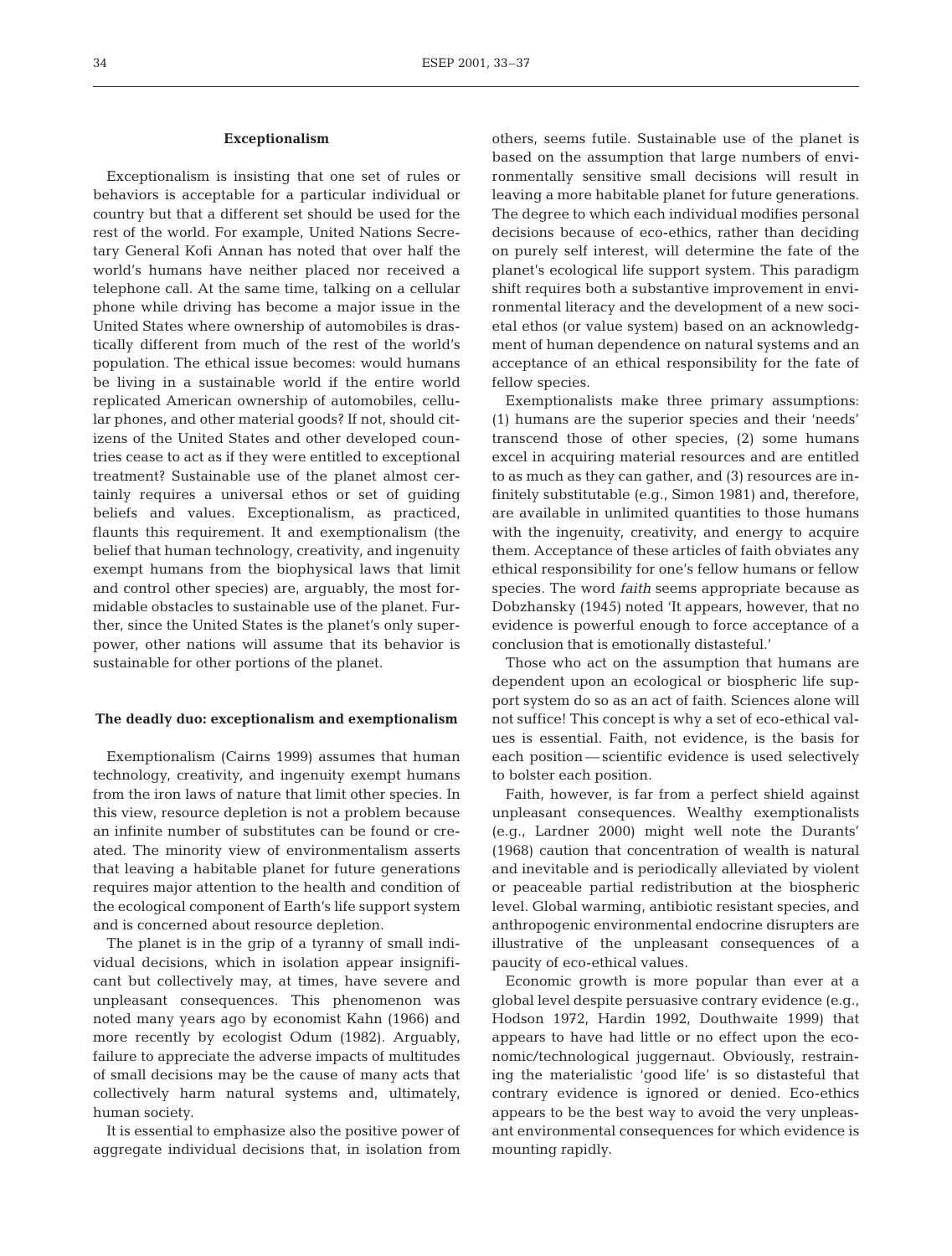#### **The crime of exuberant optimism**

Tanner (1981) proposed the following regarding environmental education: (1) most people only want to hear good news, (2) they want to trust anyone who is speaking positively or bearing good news, and (3) the members of the general public decide on issues based upon their judgment/trust of the speaker, rather than on facts or knowledge. When confronted with massive evidence that predicts dire consequences if a present trend continues, a common response is 'I remain optimistic.' Usually no substantive supporting evidence is offered, nor is it generally required. The irony is that the speakers consider themselves to be intellectuals, although ignoring evidence is a decidedly anti-intellectual position. Ballantyne & Parker (1996) advocate constructivism, which emphasizes a qualitative change in the understanding of the learner, rather than increasing the amount of knowledge. A successful environmental education approach interrelates knowledge, attitudes/values, and behaviors. Cairns (1994, 1998) espouses recognizing that human society and natural systems are co-evolving, each affecting the other. Regrettably, most humans perceive themselves as separate from the environment and its problems and, therefore, are unable to connect personal responsibility to potential solutions (e.g., Gigliotti 1992). The National Research Council (1994) concluded that immediate and constant feedback may fail to optimize performance — an important observation in the quest for sustainable use of the planet. The National Research Council (1991) notes that delayed and intermittent feedback may produce superior performance because it allows learners to detect and correct errors. These findings are important considerations in the development of an eco-ethic.

#### **Eco-ethics and the perception of close connections**

Sustainable use of the planet requires delaying or reducing use of resources to obtain gratification for the benefit of future generations as well as presently disadvantaged persons, that is, unless either the present disparity in natural resource use per capita is considered acceptable or one believes that per capita resource use for all can be brought to the levels of the presently advantaged without irreparable harm to natural systems. Present evidence indicates that environmentally responsible actions involve simpler living that places less pressure on natural systems. Wackernagel & Rees (1996) discuss this at considerable length and reach two important conclusions: (1) reducing the size of the human ecological footprint can increase the quality of life and (2) efficiency savings do not neces-

sarily reduce ecological footprint size unless the savings are captured for investment in natural capital rehabilitation.

It is abundantly clear that there is often a substantial gap between professed beliefs and actual behavior. The integrated causal model of Barkow et al. (1992) and various social exchange theories propose that humans are more likely to behave altruistically when the recipient of the behavior is closely connected or similar (kin, peer) and when the potential for reciprocal altruism exists. Increased social status also helps, although an uncharitable person might not regard such an act as altruistic. However, present societal actions, with some notable exceptions, do not indicate feelings of closeness to either natural systems or future generations.

Cutler (1999) believes society has made a religion of materialism and property rights to the detriment of natural systems. In fact, much activity that results in environmental damage is subsidized by governments (Myers & Kent 1998). Naturally, special interest groups receiving these subsidies make every effort to suppress discussion of adverse effects upon human health and the environment. Failing that, attempts are made to denigrate those who point out the adverse effects. A classic case was the reaction to Carson's (1962) *Silent Spring*. This courageous woman, bravely describing her soon to be fatal illness as arthritis, was ridiculed as a 'gloom and doomer,' too emotional for a scientist, and, arguably worst of all, for venturing into subjects not suitable for a woman. The names of the denigrators have long been forgotten (except by those of us who witnessed the battle), but Carson is an icon of the environmental movement. Her efforts show that eco-ethics may yet prevail. Still, Ehrlich & Ehrlich (1996) illustrate well that the battle for an ethical relationship with the biosphere is far from over. In fact, there may well be a far more serious problem than well-funded special interest groups.

#### **Toppling taboos**

A taboo is a prohibition excluding something from use, approach, or mention because of its sacred and inviolable nature *(American Heritage Dictionary)*. Many years ago, I naively became finance chair of a religious organization and found that frank discussion of individual contributions was taboo. Yet, most members were associated with (even owners of) business organizations where 'cash flow' was a dominant item in most discussions. Hardin's (1996) superb book on this subject should be required reading for everyone interested in eco-ethics. As Hardin notes, few, if any, objects are taboo for touching. However, in the United States at least, one's actions in touching another per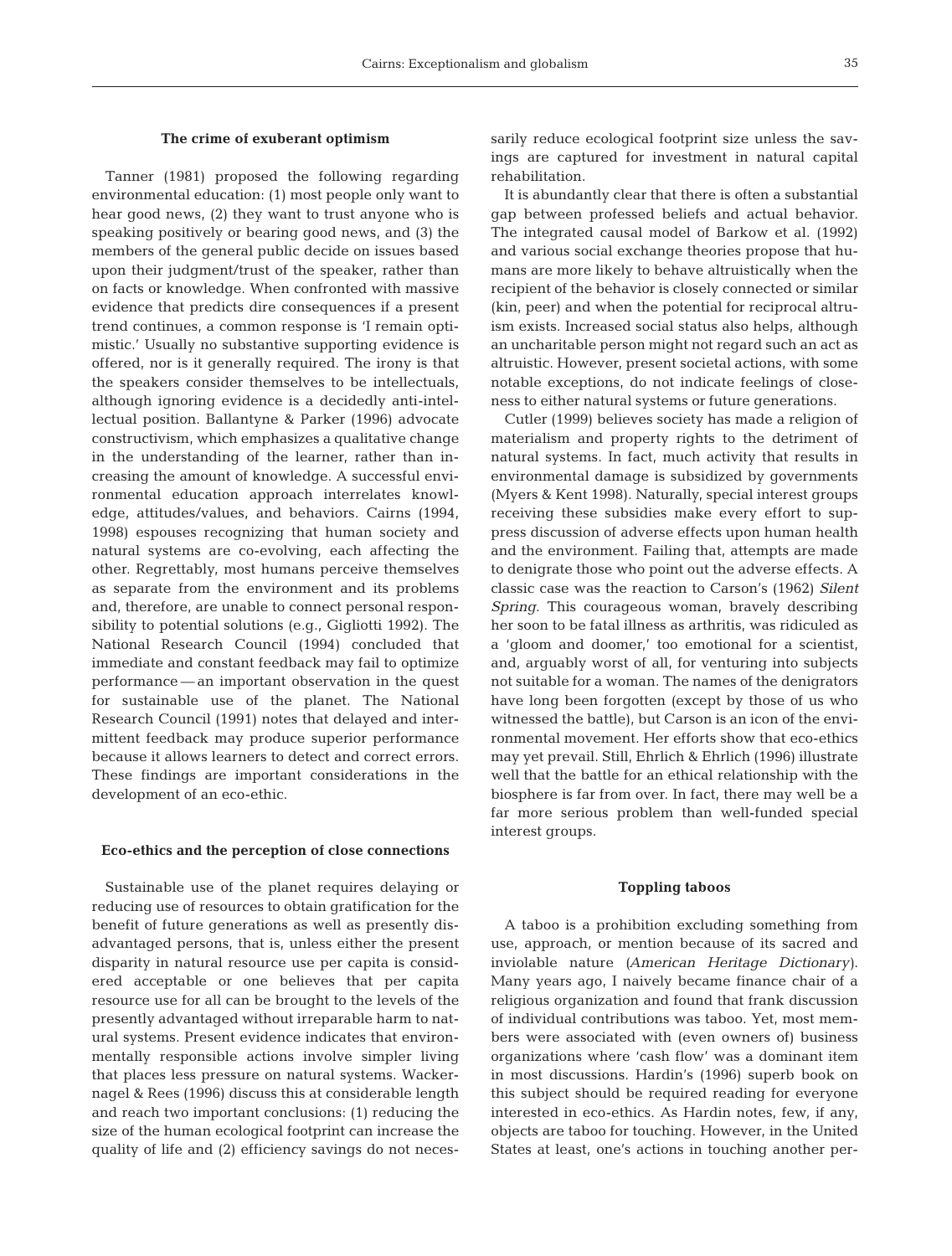son, except for the traditional handshake, may be misunderstood and result in legal action. Touching another person has become more taboo in the U.S. than it was just a generation ago. It is now a matter of considerable legislation, despite abundant evidence of the health value of many forms of physical contact. Most other primates spend much time grooming each other, removing fleas, etc. Now that fleas are less common on humans and motives in touching others less obvious, a strong taboo is developing.

For eco-ethicists, Hardin's injunction to never tackle more than one taboo at a time is daunting. If one believes that everything in nature is interconnected, how can one focus on a single connection? If, as Hardin recommends, one diminishes the element of surprise (for example, by sending copies of a talk to the news media), a multidimensional approach would likely result in confusion and misunderstanding. The most important objective should be to identify the taboos clearly and stalk them in a systematic and orderly fashion. However, before this concept can be implemented, there is another obstacle to overcome.

#### **Diminishing denial**

*Homo sapiens* has a tremendous capacity for denial despite the species description. Humans deny the death of a person important in their lives, or the existence of a terminal illness, or that cigarette smoking may cause health problems. In some societies (e.g., the U.S.), the aging process is denied with euphemisms such as 'senior citizens' and '80 years young.' Not surprisingly, denial is also a common means of avoiding the ethical issues concerning the relationship between human society and the biosphere. If issues are ignored or humans pretend they do not exist, perhaps they will go away. Or, more subtly, humans may preach respect for the interdependent web of life and acknowledge that they are a part of it, but practices continue to injure the relationship. Environmentalists jet all over the planet to espouse environmental sensitivity and meet in places quite distant for most (e.g., the Rio Conference) to discuss the best way to address environmental problems. Make no mistake, an honest selfappraisal will certainly reveal that everyone practices denial to some degree. Doubtless, Hardin's advice about taboos applies equally well to denial, that is, address only one form of denial at a time, both at a societal and individual level. As a society, would it hurt to admit that anthropogenic-induced global warming is a distinct possibility and to consider policies that diminish greenhouse gases? Or, at the individual level, is a petrol-guzzling sport utility vehicle (SUV) an environmentally sensitive way to visit natural systems?

Orr & Ehrenfeld (1995) have a splendid, concise analysis of the denial problem, and Hardin (1998) has produced the definitive book on this subject while simultaneously showing that society need not flow inevitably into environmental chaos. A great companion book is Douthwaite (1999) since it addresses the denial that economic growth, especially at the global level, can impoverish many humans and endanger natural systems at the same time.

Denial is such an attractive way of not facing problems head-on and is so socially and politically acceptable that it is difficult to imagine that it will be banished forever! However, diminishing denial is essential to both the survival of the human species and improving the quality of life in this new century.

#### **Hope from the business community**

Hawken et al. (1999) link environmentally sensitive business practices with profitability and bolster this point with numerous case histories. Nattrass and Altomare (1999) espouse the idea that a company should take on the additional responsibility of social and environmental degradations, which they describe as the evolutionary corporation. These corporations are placed in a curious position because, arguably, business has been labeled the major source of most environmental problems. Yet, correcting problems at the source dramatically enhances the probability of success. Weston (1995) has produced an insightful book on the integration of ecological concepts into industrial operations. Clearly, some businesses would rather spend money on protracted legal battles than on addressing the problems. Regrettably, they are supported by politicians and citizens fearful of losing campaign funding, tax dollars, or jobs, and news media fear loss of advertising revenue. Worst of all may be the 'When on the Titanic, go First Class' attitude. However, a sense of community may yet triumph over exceptionalism, and ethical issues may yet become a dominant factor in societal decisions.

#### **Conclusions**

Exceptionalism is a major obstacle to a fair, equitable, and non-degrading 'use without abuse' policy for global environmental resources. Exceptionalism is socially acceptable and is primarily a consequence of the denial of the problems, both human and environmental, that it causes. When coupled with exemptionalism, the effects can be devastating. The situation is further exacerbated by the failure to accept that similar, seemingly insignificant small decisions, if suffi